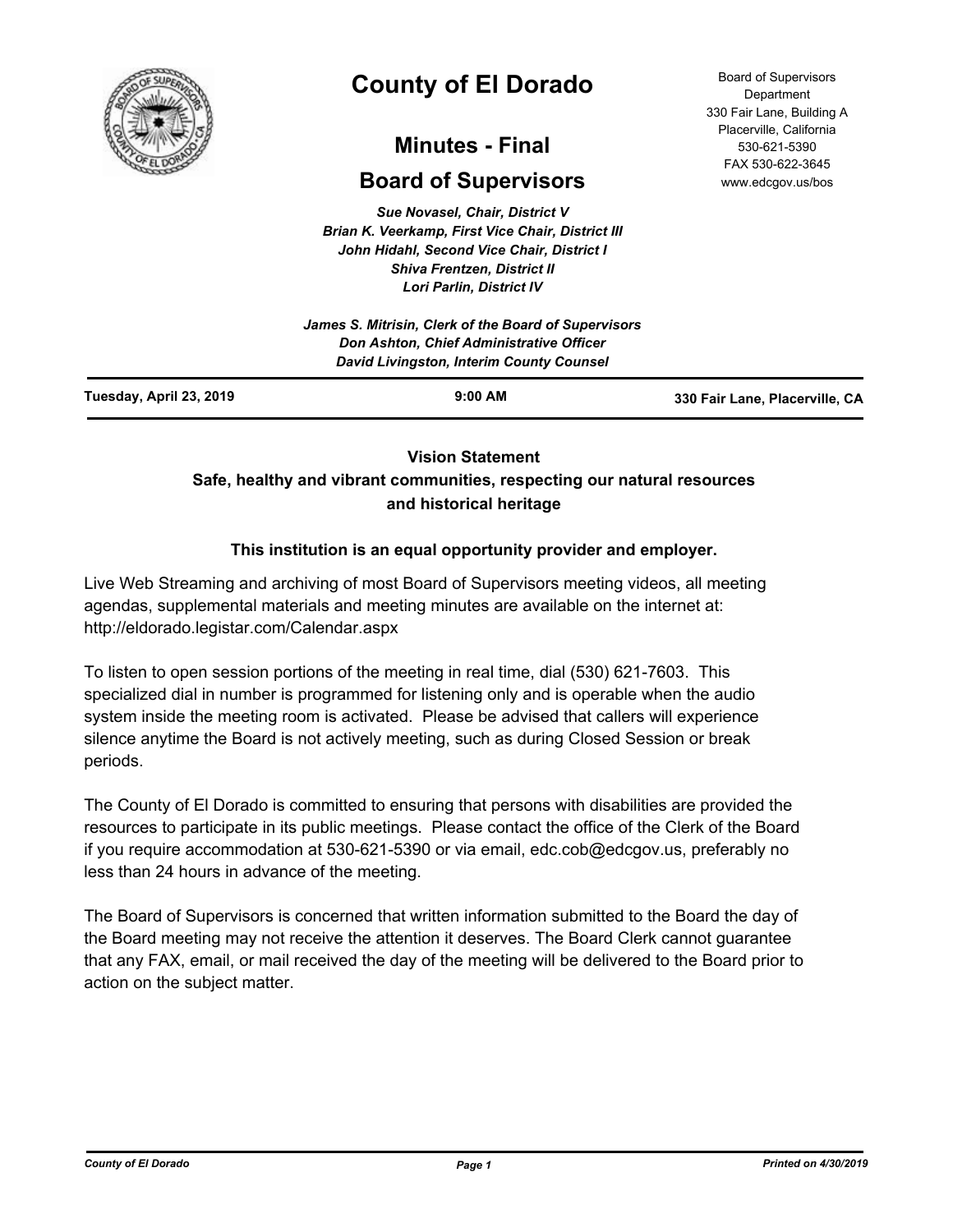The Board meets simultaneously as the Board of Supervisors and the Board of Directors of the Air Quality Management District, In-Home Supportive Services, Public Housing Authority, Redevelopment Agency and other Special Districts.

For Purposes of the Brown Act § 54954.2 (a), the numbered items on this Agenda give a brief description of each item of business to be transacted or discussed. Recommendations of the staff, as shown, do not prevent the Board from taking other action.

Materials related to an item on this Agenda submitted to the Board of Supervisors after distribution of the agenda packet are available for inspection during normal business hours in the public viewing packet located in Building A, 330 Fair Lane, Placerville or in the Board Clerk's Office located at the same address. Such documents are also available on the Board of Supervisors' Meeting Agenda webpage subject to staff's ability to post the documents before the meeting.

#### **PROTOCOLS FOR PUBLIC COMMENT**

Public comment will be received at designated periods as called by the Board Chair.

Public comment on items scheduled for Closed Session will be received before the Board recesses to Closed Session.

Except with the consent of the Board, individuals shall be allowed to speak to an item only once.

On December 5, 2017, the Board adopted the following protocol relative to public comment periods. The Board adopted minor revisions to the protocol on February 26, 2019, incorporated herein:

Time for public input will be provided at every Board of Supervisors meeting. Individuals will have three minutes to address the Board. Individuals authorized by organizations will have three minutes to present organizational positions and perspectives and may request additional time, up to five minutes. At the discretion of the Board, time to speak by any individual may be extended.

Public comment on certain agenda items designated and approved by the Board may be treated differently with specific time limits per speaker or a limit on the total amount of time designated for public comment. It is the intent of the Board that quasi-judicial matters have additional flexibility depending upon the nature of the issue. It is the practice of the Board to allocate 20 minutes for public comment during Open Forum and for each agenda item to be discussed. (Note: Unless designated on the agenda, there is no Open Forum period during Special Meetings.)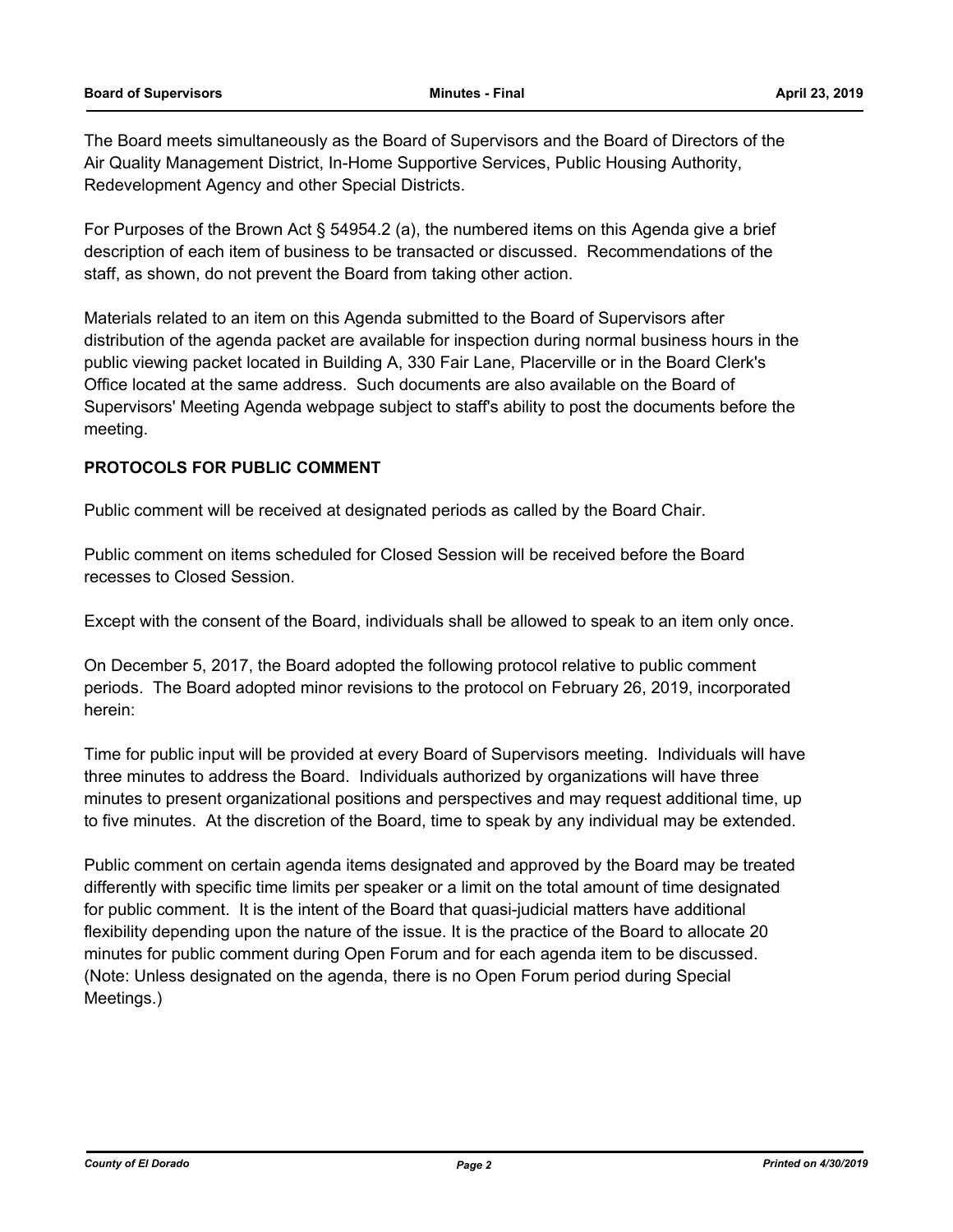Individual Board members may ask clarifying questions but will not engage in substantive dialogue with persons providing input to the Board.

If a person providing input to the Board creates a disruption by refusing to follow Board guidelines, the Chair of the Board may take the following actions:

Step 1. Request the person adhere to Board guidelines. If the person refuses, the Chair may turn off the speaker's microphone.

Step 2. If the disruption continues, the Chair may order a recess of the Board meeting.

Step 3. If the disruption continues, the Chair may order the removal of the person from the Board meeting.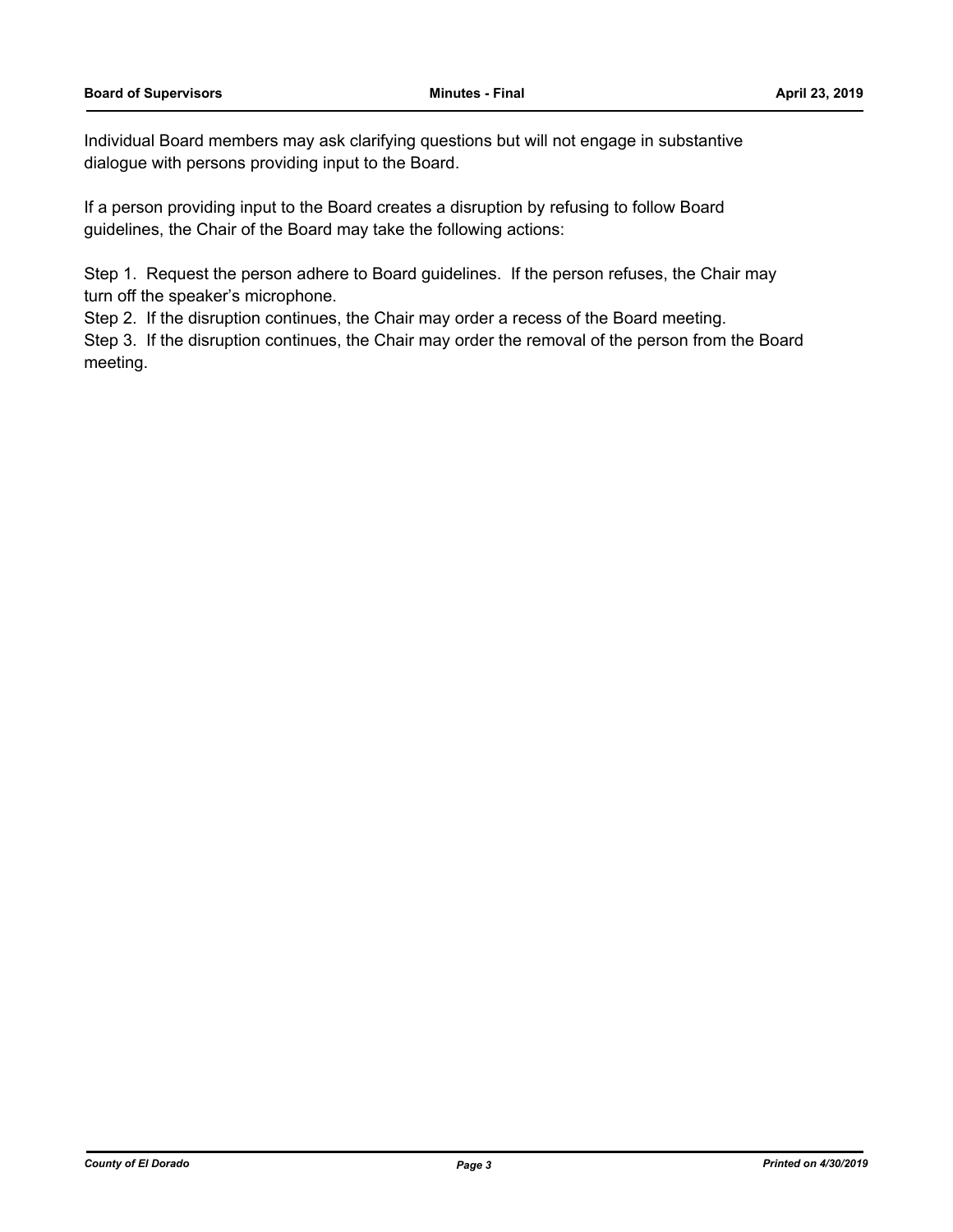#### **9:02 A.M. - CALLED TO ORDER**

Present: 5 - Supervisor Veerkamp, Supervisor Frentzen, Supervisor Novasel, Supervisor Hidahl and Supervisor Parlin

#### **INVOCATION AND PLEDGE OF ALLEGIANCE TO THE FLAG**

**Pastor Craig Klatt of the Camino Adventist Church gave the Invocation.**

#### **ADOPTION OF THE AGENDA AND APPROVAL OF CONSENT CALENDAR**

*Public Comment: M. Lane.*

**A motion was made by Supervisor Frentzen, seconded by Supervisor Veerkamp, to Adopt the Agenda and Approve the Consent Calendar with the following changes: Pull item 15 for discussion. Correct the title of item 20.**

**Yes:** 5 - Veerkamp, Frentzen, Novasel, Hidahl and Parlin

#### [19-0720](http://eldorado.legistar.com/gateway.aspx?m=l&id=/matter.aspx?key=26042) CONSENT CALENDAR (See Attachment)

The Board may make any necessary additions, deletions or corrections to the agenda including moving items to or from the Consent Calendar and adopt the agenda and the Consent Calendar with one single vote. A Board member may request an item be removed from the Consent Calendar for discussion and separate Board action. At the appropriate time as called by the Board Chair, members of the public may make a comment on matters on the Consent Calendar prior to Board action.

#### **OPEN FORUM**

*Public Comment: M. Lane, D. Besak, T. Jenice, T. Kayes, L. Knudsen.*

[19-0719](http://eldorado.legistar.com/gateway.aspx?m=l&id=/matter.aspx?key=26041) OPEN FORUM (See Attachment)

Open Forum is an opportunity for members of the public to address the Board of Supervisors on subject matter that is not on their meeting agenda and within their jurisdiction. Public comments during Open Forum are limited to three minutes per person. Individuals authorized by organizations will have three minutes to present organizational positions and perspectives and may request additional time, up to five minutes. The total amount of time reserved for Open Forum is 20 Minutes.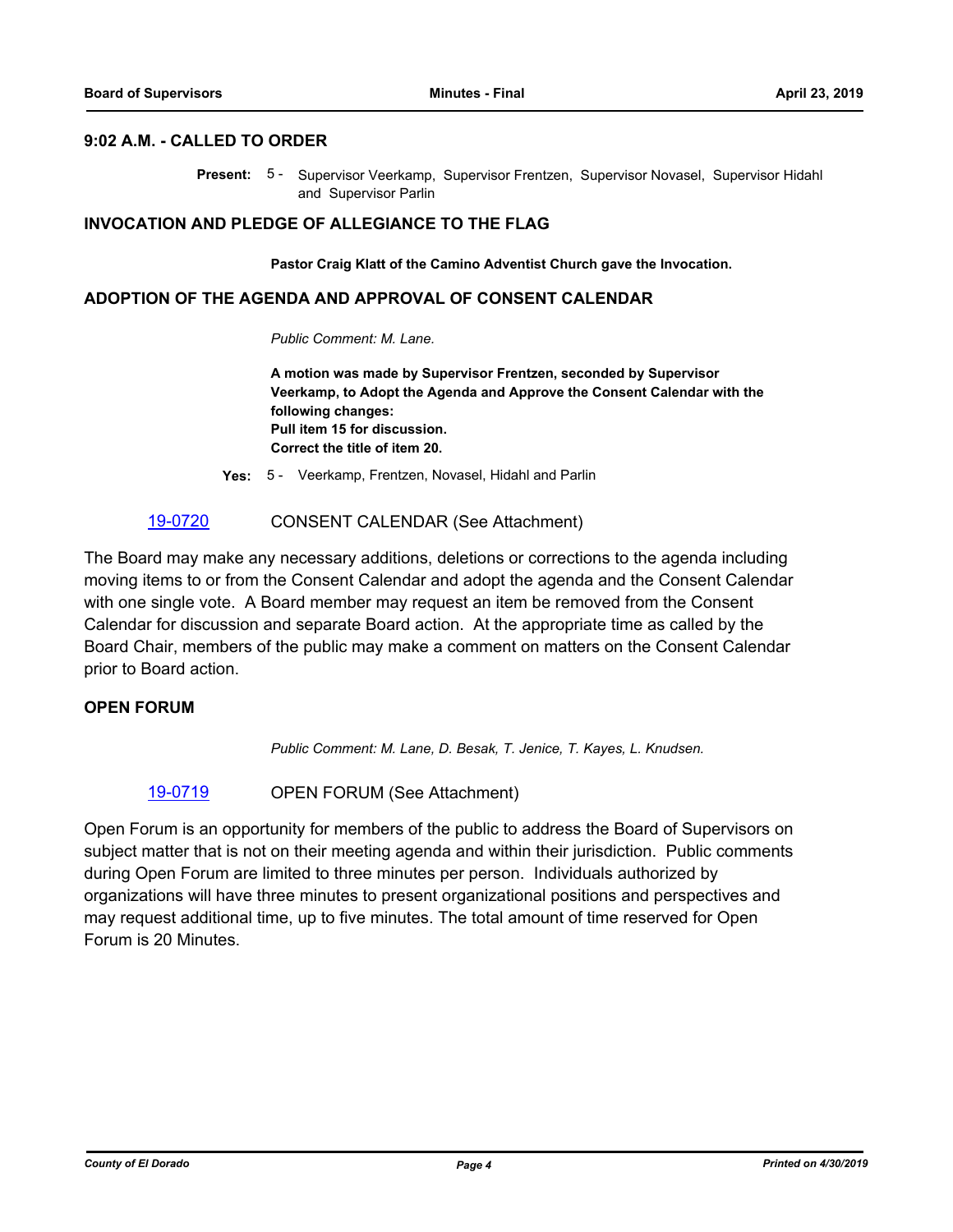#### **CONSENT CALENDAR**

**1.** [19-0611](http://eldorado.legistar.com/gateway.aspx?m=l&id=/matter.aspx?key=25932) Clerk of the Board recommending the Board approve the Minutes from the regular meeting of the Board of Supervisors on April 9, 2019.

**This matter was Approved on the Consent Calendar.**

#### **GENERAL GOVERNMENT - CONSENT ITEMS**

**2.** [19-0226](http://eldorado.legistar.com/gateway.aspx?m=l&id=/matter.aspx?key=25546) Auditor-Controller and the Chief Administrative Officer recommending the Board authorize the continuation and utilization of the perpetual agreement between Hinderliter, deLlamas & Associates and El Dorado County, for the provision of specialized sales tax analysis and recovery services.

**FUNDING:** General Fund.

**This matter was Approved on the Consent Calendar.**

**3.** [19-0396](http://eldorado.legistar.com/gateway.aspx?m=l&id=/matter.aspx?key=25717) Auditor-Controller, recommending the Board of Supervisors: 1) Make findings that it is more economical and feasible to contract out the services in accordance with County Ordinance Chapter 3.13, Section 3.13.030; and 2) Approve Contract number 3812 with NBS Government Finance Group, Inc. ("NBS") for the provision of Mello Roos bond administrative services for El Dorado Hills Community Facilities District 1992-1 (Serrano), Community Facilities District 2001-1 (Promontory), Community Facilities District 2005-1 (Blackstone), Community Facilities District 2005-2 (Laurel Oaks), Carson Creek Communities Facilities District 2014-1 (Carson Creek), and Bass Lake Hills Communities Services District 2018-1 (Bass Lake Hills) and any additional Community Facilities Districts Bond administration services which may be formed during the term of the contract.

> **FUNDING:** Special tax proceeds collected for the Community Facilities Districts.

**This matter was Approved on the Consent Calendar.**

**4.** [16-0305](http://eldorado.legistar.com/gateway.aspx?m=l&id=/matter.aspx?key=20961) Chief Administrative Office recommending the Board find that a state of emergency continues to exist in El Dorado County as a result of unprecedented tree mortality due to drought conditions and related bark beetle infestations. (Cont. 4/9/19, Item 4)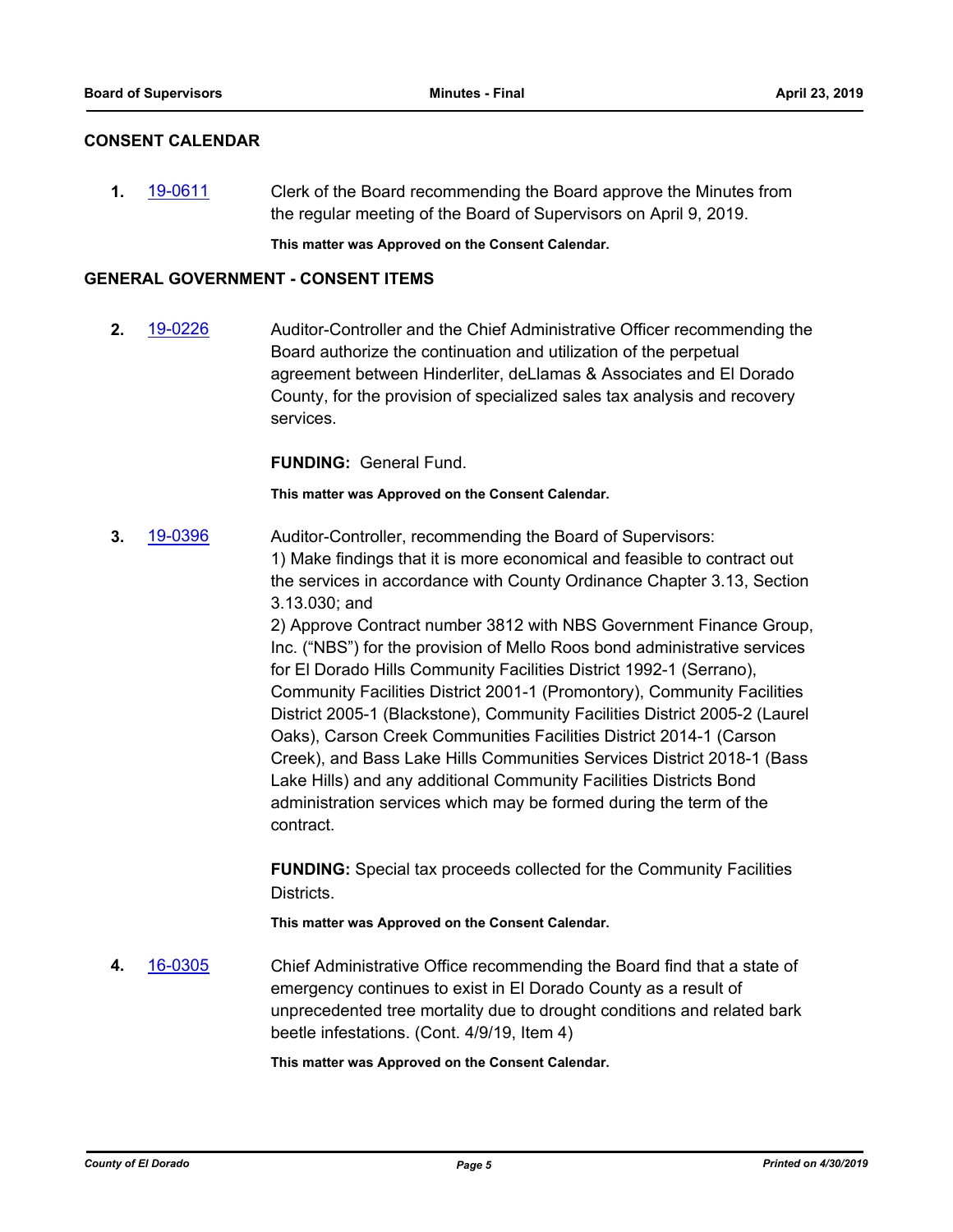**5.** [19-0382](http://eldorado.legistar.com/gateway.aspx?m=l&id=/matter.aspx?key=25703) Chief Administrative Office, Procurement and Contracts Division, recommending the Board: 1) Declare the listed item, a 2008 Chevrolet Trailblazer, as surplus in accordance with the procedures outlined in the County's Purchasing Ordinance, Chapter 3.12 and Section 3.12.220 thereof; and 2) Authorize the Purchasing Agent to execute an agreement for the sale of the above surplus to the Pioneer Fire Department for use by the Quick Response Teams who respond to emergencies.

#### **FUNDING:** N/A

**This matter was Approved on the Consent Calendar.**

**6.** [19-0533](http://eldorado.legistar.com/gateway.aspx?m=l&id=/matter.aspx?key=25854) Clerk of the Board recommending the Board approve the extension of terms for current members of the El Dorado County Child Abuse Prevention Council to coincide with their adopted bylaws which state the two-year terms shall be from July 1st to June 30th.

**This matter was Approved on the Consent Calendar.**

**7.** [19-0545](http://eldorado.legistar.com/gateway.aspx?m=l&id=/matter.aspx?key=25866) Elections Department recommending the Board consider the following: 1) Approve and authorize the Chair to sign Agreement for Services 3389 with Democracy Live, Inc., for the provision of ADA-compliant Remote Accessible Vote By Mail Solutions and Uniform Overseas Citizens Absentee Voting Act (UOCAVA) and Military Overseas Voter Empowerment (MOVE) Act solutions to voters, for an amount not to exceed \$198,000, effective upon execution for a term of 24 months; and 2) Approve and authorize the Registrar of Voters to sign the attached Memorandum of Understanding (MOU) document related to this grant when received from participating counties, for the purchase of ADA-complaint software solutions; and

3) Approve and authorize the Chair to sign a budget transfer to increase revenue and appropriations for the Elections Department by \$99,000, in order to receive the first half of the Dynamic Random Access Memory (DRAM) Agreement funding.

**FUNDING:** 100% funded by the Dynamic Random Access Memory (DRAM) Settlement Fund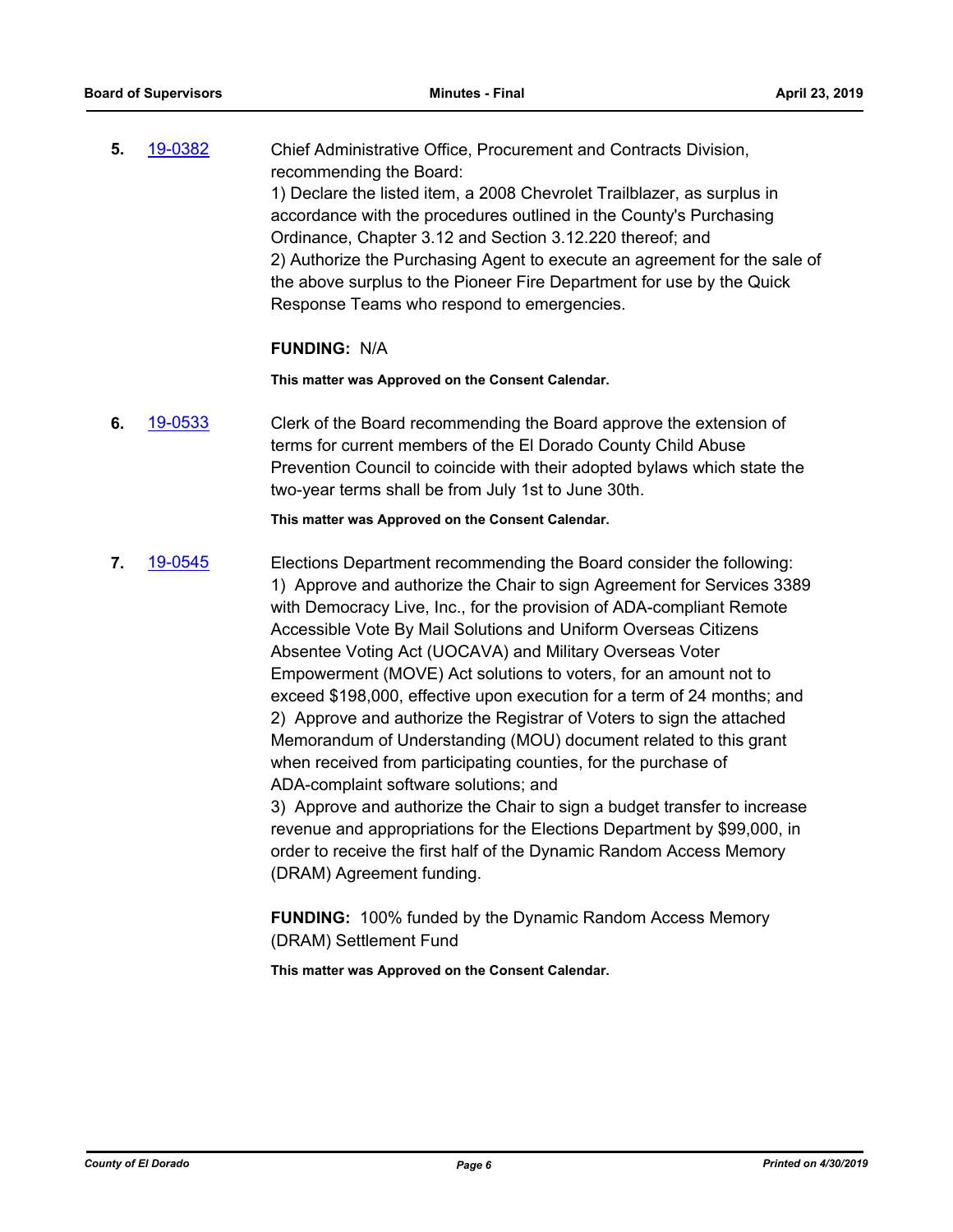**8.** [19-0596](http://eldorado.legistar.com/gateway.aspx?m=l&id=/matter.aspx?key=25917) Human Resources Department recommending the Board: 1) Approve and adopt the new Chief Administrative Office department-specific class specification of Parks Trail Maintenance Worker (Extra Help); and 2) Adopt and authorize the Chair to sign Resolution **057-2019** to approve the job class number, bargaining unit, and salary range for the new classification of Parks Trail Maintenance Worker (Extra Help).

> **FUNDING:** California Off-Highway Vehicle Funds (Green Sticker) and Grant Funding.

**This matter was Approved and Resolution 057-2019 was Adopted upon approval of the Consent Calendar.**

**9.** [19-0616](http://eldorado.legistar.com/gateway.aspx?m=l&id=/matter.aspx?key=25937) Registrar of Voters recommending the Board declare the results of the official canvass of the March 26, 2019 Senate District 1 Special Primary Election conducted by the Elections Department.

**FUNDING:** General Fund.

**This matter was Approved on the Consent Calendar.**

**10.** [19-0651](http://eldorado.legistar.com/gateway.aspx?m=l&id=/matter.aspx?key=25973) Supervisor Novasel recommending the Board: 1) Approve and authorize the Chair to sign the CA Counties Showcase Board of Supervisors Approval Form designating the El Dorado County Chamber of Commerce as the official representative for the County of El Dorado's exhibit at the 2019 California State Fair; and 2) Authorize that any award money for this exhibit, paid by the California Exposition and State Fair, will be paid to the El Dorado County Chamber of Commerce.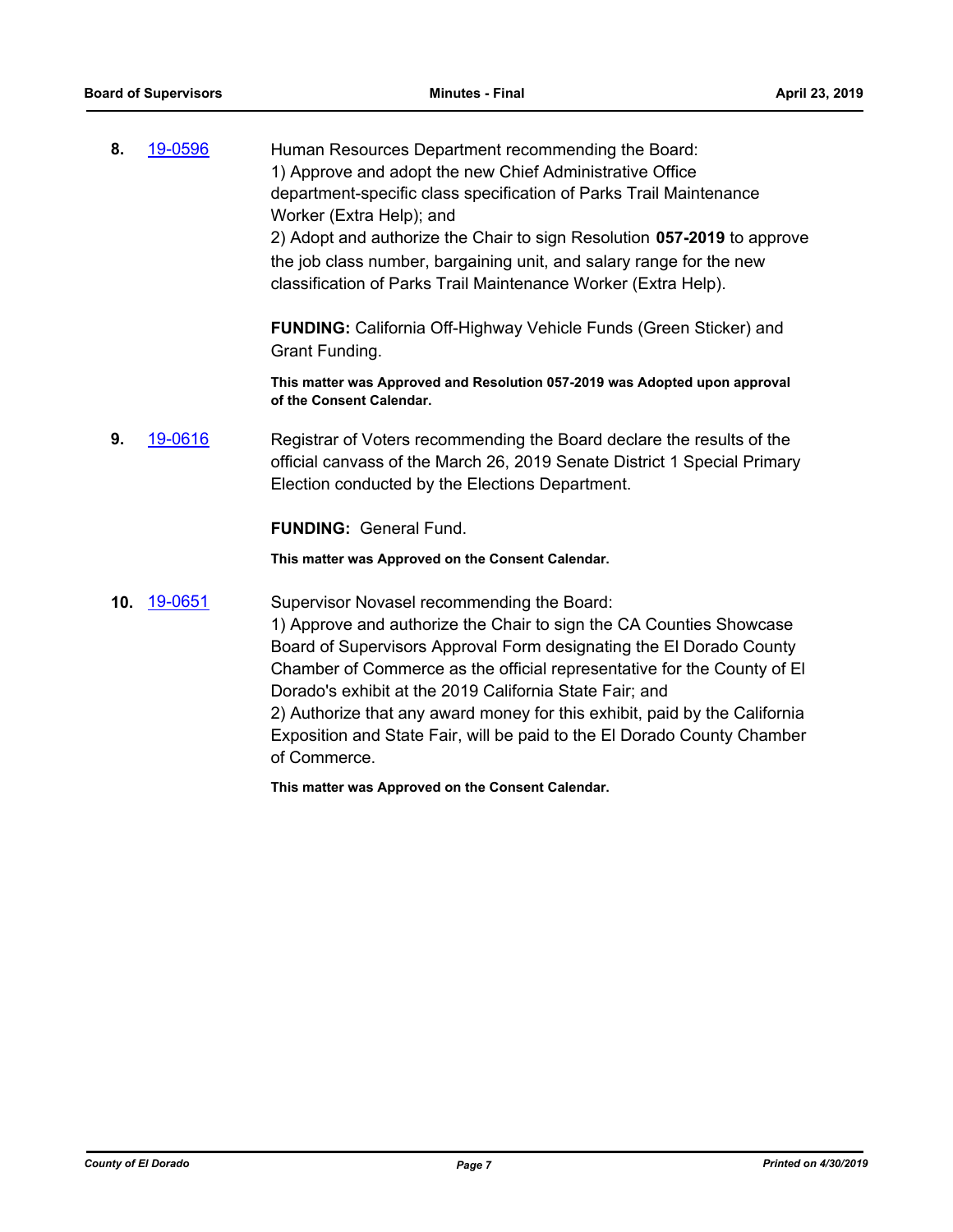#### **HEALTH AND HUMAN SERVICES - CONSENT ITEMS**

**11.** [19-0216](http://eldorado.legistar.com/gateway.aspx?m=l&id=/matter.aspx?key=25536) Health and Human Services Agency recommending the Board: 1) Approve and authorize the Chair to sign Agreement for Services 3741 with Scripps Psychological Associates, Inc. for the provision of psychological evaluation services, in the amount of \$180,000 for the term of three years from May 1, 2019 through April 30, 2022; 2) Make findings in accordance with County Ordinance 3.13.030 that it is more economical and feasible to contract with Scripps Psychological Associates, Inc. for services provided under this Agreement 3741 because the County does not have the staff to perform said services; and 3) Authorize the Purchasing Agent, or designee, to execute further documents relating to Agreement for Services 3741, including amendments which do not increase the maximum dollar amount or term of the Agreement, and contingent upon approval by County Counsel and Risk Management.

> **FUNDING:** 35% Federal Funding, 65% 2011 Realignment: Funding sources are Foster Care - Title IV-E, and Social Services Realignment.

**This matter was Approved on the Consent Calendar.**

**12.** [19-0319](http://eldorado.legistar.com/gateway.aspx?m=l&id=/matter.aspx?key=25640) Health and Human Services Agency recommending the Board consider the following:

> 1) Approve and authorize the Chair to sign a Budget Transfer Request to increase appropriations for Fixed Assets by \$50,000 and to decrease appropriations for Computer Maintenance by \$50,000, in HHSA Adminstration and Finance, for the purchase of three (3) servers and supporting items to store security camera recordings for the period of one (1) year, in accordance with California Government Code Section 26202.6 and;

2) Approve and authorize the addition of three (3) servers to the Fixed Asset list.

**FUNDING:** County General Fund.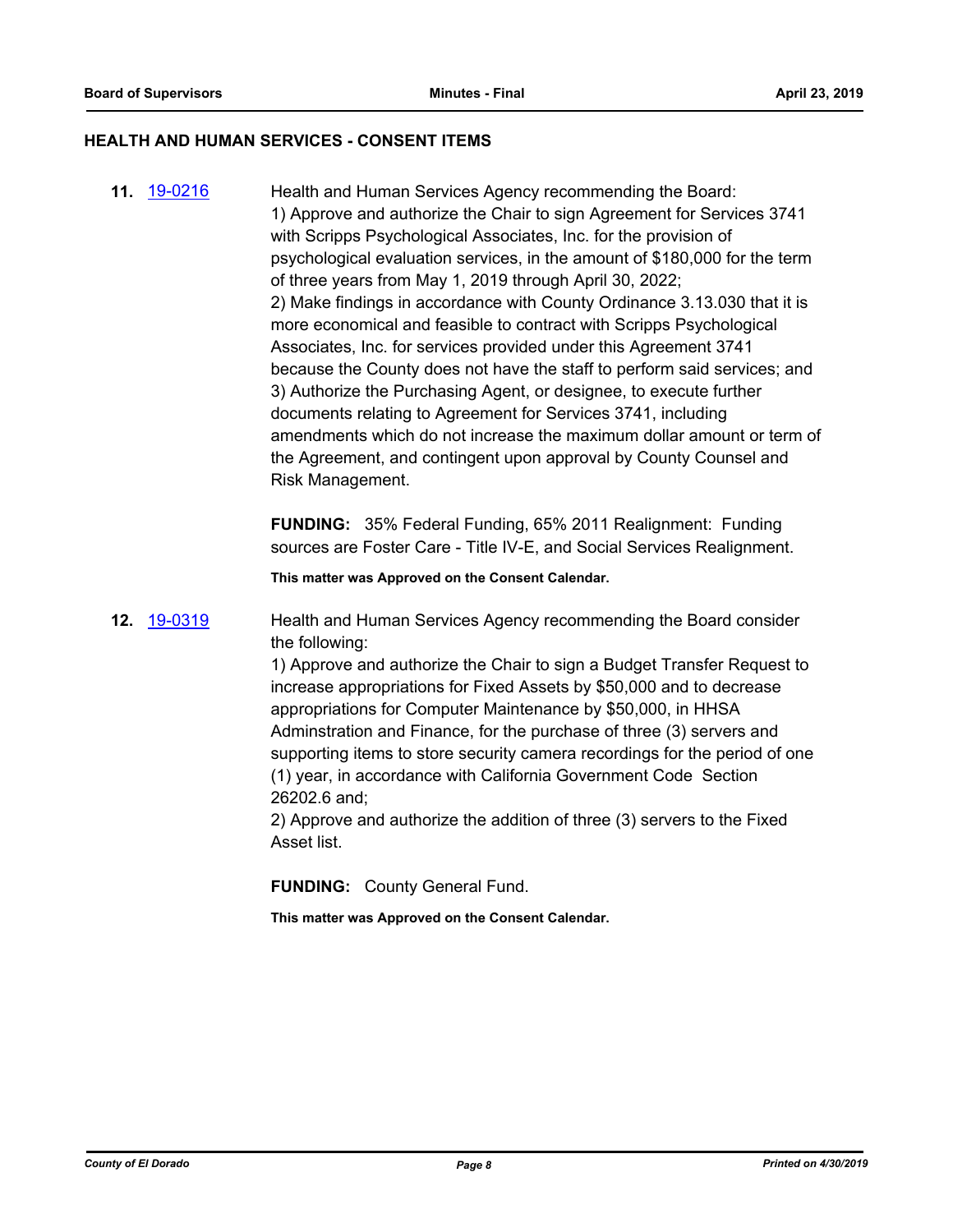| <b>13. 19-0553</b> | Health and Human Services Agency recommending the Board:<br>1) Adopt and authorize the Chair to sign Resolution 056-2019, which<br>delegates authority to the Director of the Health and Human Services<br>Agency (HHSA) to execute any agreement, amendment or other<br>document resulting from the California Emergency Solutions and Housing<br>Program Notice of Funding Availability application;<br>2) Designate the Health and Human Services Agency as the<br>Administrative Entity for purposes of this grant opportunity;<br>3) Authorize the HHSA Director to accept funding and execute the grant<br>agreement, if awarded, including any extension(s) or amendment(s)<br>thereto, contingent upon County Counsel and Risk Management Approval;<br>and<br>4) Authorize the HHSA Director, Assistant Director of Administration and<br>Finance, or the Chief Fiscal Officer, to administer any agreement or<br>subsequent administrative documents relating to said award, including<br>required fiscal and programmatic reports. |
|--------------------|----------------------------------------------------------------------------------------------------------------------------------------------------------------------------------------------------------------------------------------------------------------------------------------------------------------------------------------------------------------------------------------------------------------------------------------------------------------------------------------------------------------------------------------------------------------------------------------------------------------------------------------------------------------------------------------------------------------------------------------------------------------------------------------------------------------------------------------------------------------------------------------------------------------------------------------------------------------------------------------------------------------------------------------------|
|                    | <b>FUNDING:</b> State and Federal Funding, specifically the California<br><b>Emergency Solutions and Housing Program.</b>                                                                                                                                                                                                                                                                                                                                                                                                                                                                                                                                                                                                                                                                                                                                                                                                                                                                                                                    |
|                    | This matter was Approved and Resolution 056-2019 was Adopted upon approval<br>of the Consent Calendar.                                                                                                                                                                                                                                                                                                                                                                                                                                                                                                                                                                                                                                                                                                                                                                                                                                                                                                                                       |
| 14. 19-0614        | Health and Human Services Agency recommending the Board:<br>1) Approve and authorize the Chair to sign non-financial Memorandum of<br>Understanding 3362 (MOU) with KP Cal, LLC (Kaiser), establishing the<br>roles and responsibilities in the provision of Substance Abuse Disorder                                                                                                                                                                                                                                                                                                                                                                                                                                                                                                                                                                                                                                                                                                                                                        |

administered by Kaiser, for a term beginning upon final execution of the MOU and expiring March 31, 2021; 2) Authorize the Chair to execute further documents relating to the MOU, including amendments that do not increase the maximum dollar amount or

services for the beneficiaries of the Medi-Cal Managed Care program

term of the MOU, and contingent upon approval by County Counsel; and 3) Authorize the Director of the Health and Human Services Agency, or designee, to execute any administrative documents relating to said MOU including required fiscal and programmatic reports

**FUNDING:** This is a non-financial MOU.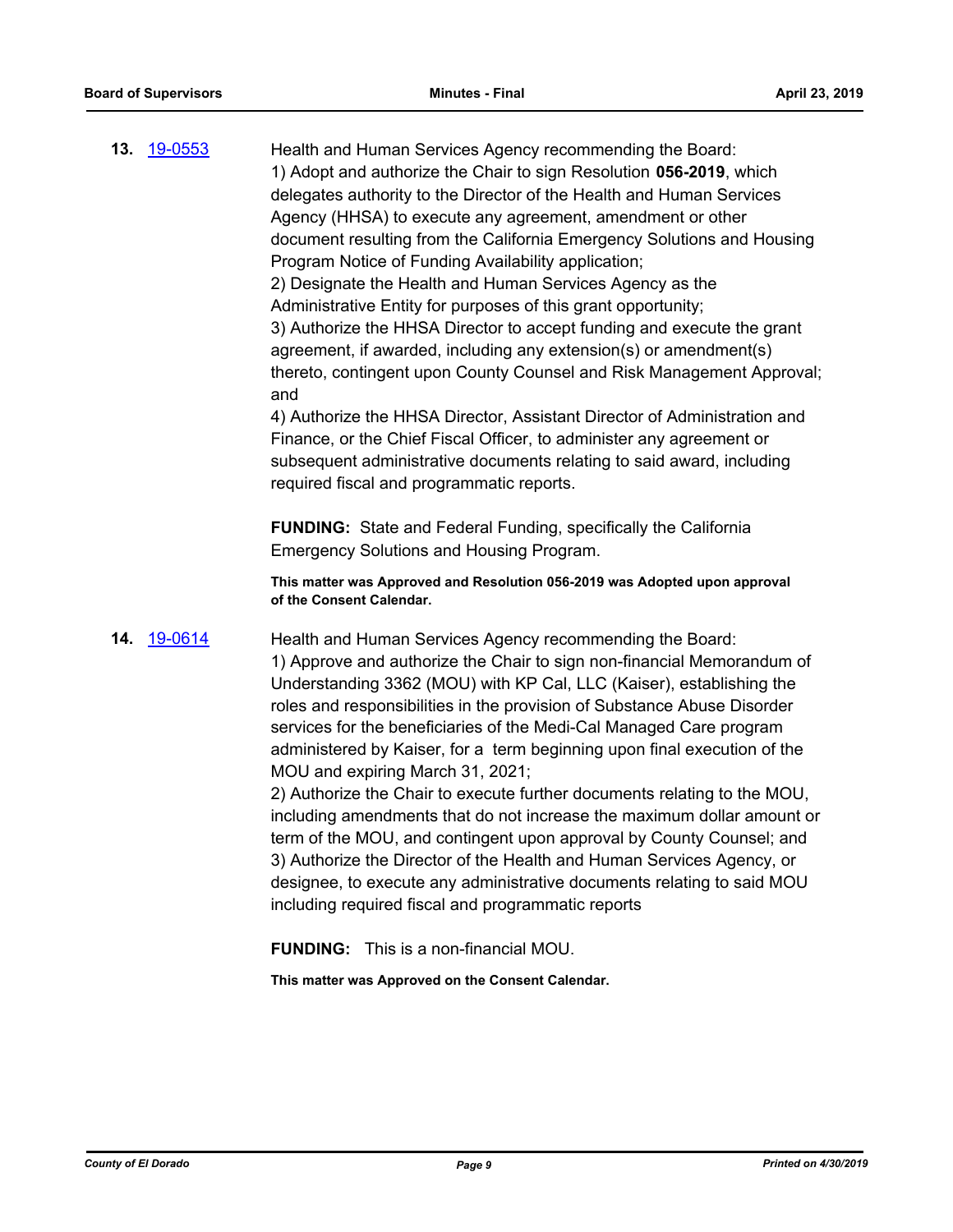#### **LAND USE AND DEVELOPMENT - CONSENT ITEMS**

**15.** [19-0475](http://eldorado.legistar.com/gateway.aspx?m=l&id=/matter.aspx?key=25796) Department of Transportation recommending the Board adopt and authorize the Chair to sign Resolution **055-2019** with route map included as Resolution Exhibit A, stating the Board's support for the development of United States Bicycle Routes 50 from South Lake Tahoe to San Francisco and 85 from southern California to Oregon.

#### **FUNDING:** N/A

*Public Comment: M. Bean, T. Kayes.*

**A motion was made by Supervisor Frentzen, seconded by Supervisor Veerkamp to Adopt Resolution 055-2019.**

- **Yes:** 5 Veerkamp, Frentzen, Novasel, Hidahl and Parlin
- **16.** [19-0577](http://eldorado.legistar.com/gateway.aspx?m=l&id=/matter.aspx?key=25898) Environmental Management Department recommending the Board provide conceptual review and approval, as required by Board Policy A-3, for the Environmental Management Department, to amend the Ordinance Code Chapter 8.38 - Hazardous Materials, repeal Ordinance Code Chapter 8.40 - Underground Storage Tanks, and repeal Ordinance Code Chapter 8.41 - Fuel Containing MTBE, in order to better align with and comply with revisions to local and state regulations.

**FUNDING:** Non-General Fund / Regulated Facility Permit Fees.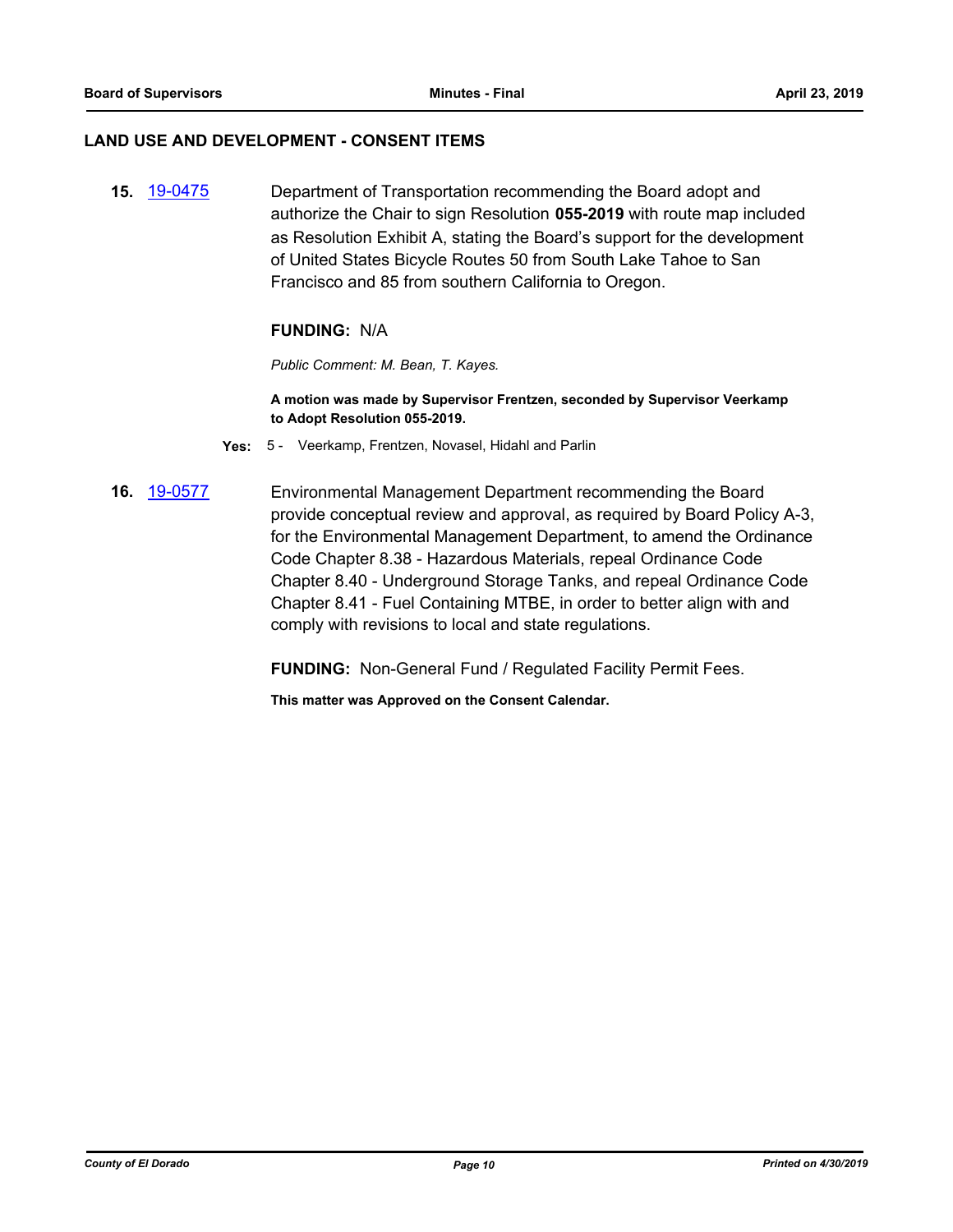#### **LAW AND JUSTICE - CONSENT ITEMS**

**17.** [19-0213](http://eldorado.legistar.com/gateway.aspx?m=l&id=/matter.aspx?key=25533) District Attorney's Office and Public Defender's Office recommending the Board

> 1) Approve the replacement of existing case management systems to a consolidated, single database case management system by Karpel Solutions, which will provide a comprehensive, modern system to meet the business needs of both departments;

2) Waive the competitive bidding requirements for the purchase of the Karpel Case Management System, in accordance with County Ordinance 3.12.160 Section B;

3) Authorize the District Attorney and Public Defender to negotiate agreements for products and services for the purchase and installation of the Karpel Case Management System;

4) Authorize the Purchasing Agent to execute said Agreements, contingent upon review and approval by County Counsel and Risk Management, in the estimated not-to-exceed amounts of \$386,500 for the Prosecutor Module and \$95,700 for the Defender Module. The estimated not-to-exceed amounts include the purchase price for the modules, data conversion, installation, training and one year of maintenance;

5) Approve and authorize the use of the AB109 District Attorney and Public Defender Subaccount funding for these purchases;

6) Approve the addition of the Prosecutor Module to the District Attorney's FY 2018/19 Fixed Asset list and approve the addition of the Defender Module to the Public Defender's FY 2018/19 Fixed Asset list;

7) Approve and authorize the Chair to sign a budget transfer increasing revenue and expense appropriations within the District Attorney's Office operating budget by \$179,500 (4/5 votes required); and

8) Approve and authorize the Chair to sign a budget transfer increasing revenue and expense appropriations within the Public Defenders' Office operating budget by \$84,500 (4/5 votes required).

**FUNDING:** AB109 District Attorney and Public Defender Subaccount

**This matter was Approved on the Consent Calendar.**

**18.** [19-0568](http://eldorado.legistar.com/gateway.aspx?m=l&id=/matter.aspx?key=25889) Sheriff's Office recommending the Board approve and authorize the Chair to sign Resolution **058-2019** adopting the 2019 update to the El Dorado County Multi-Jurisdictional Hazard Mitigation Plan for the purpose of increasing the safety for citizens of the County during natural hazard events, while reducing the risk of loss of life and property.

#### **FUNDING:** N/A

**Resolution 058-2019 was Adopted upon approval of the Consent Calendar.**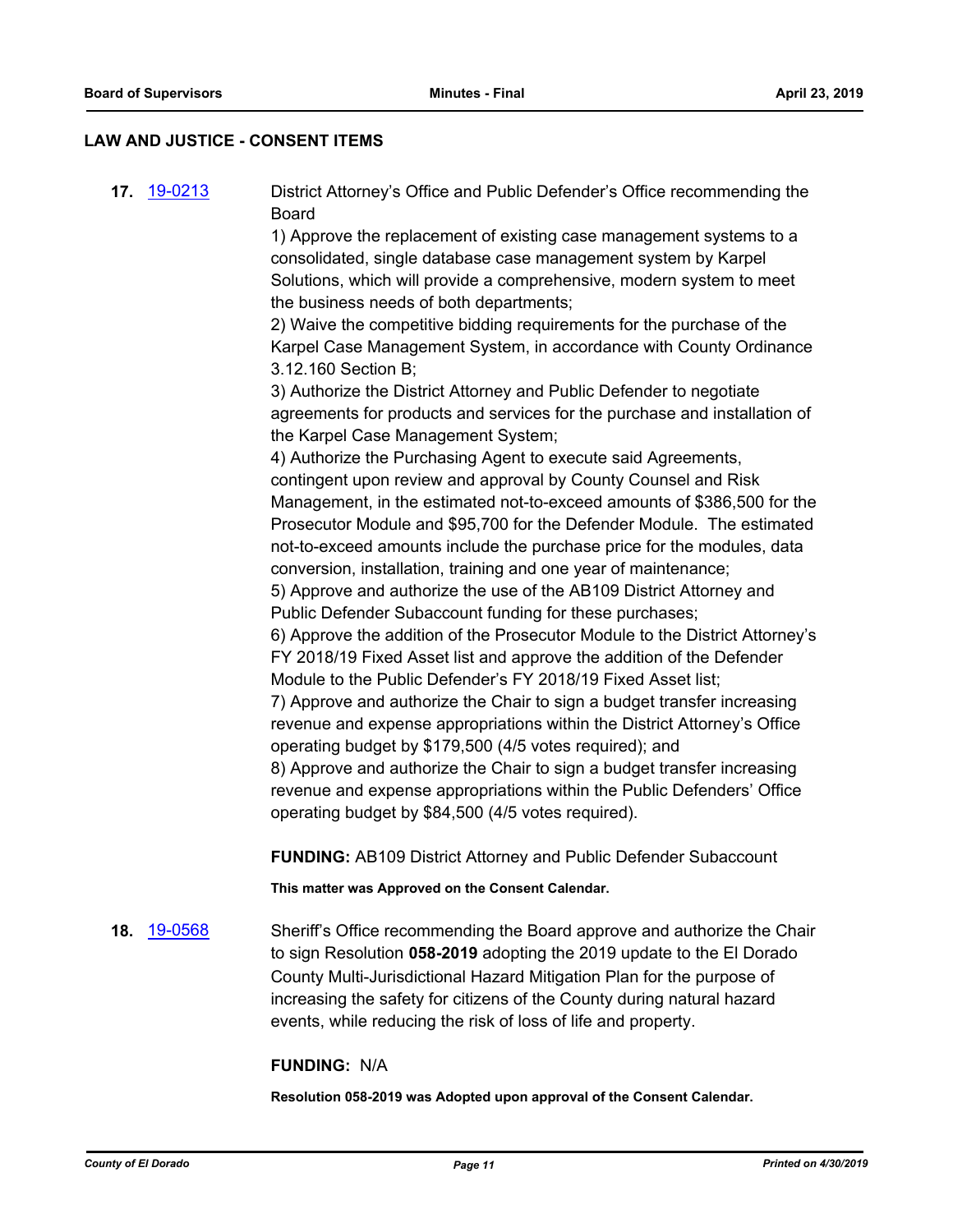**19.** [19-0571](http://eldorado.legistar.com/gateway.aspx?m=l&id=/matter.aspx?key=25892) Sheriff's Office recommending the Board approve and authorize the Chair to sign Amendment II to the perpetual Agreement 875-S0911 (FENIX 1026) with Keefe Commissary Network, LLC, an affiliate of The Keefe Group, to do the following:

1) Replace Section 6. Menu in Agreement 875-S0911 Amendment I; 2) Amend Section 8. Term & Termination to revise the contract term from perpetual to month-to-month beginning April 30, 2019 until either party cancels in writing 30 days prior to the date of termination; and 3) Amend Notice to Parties and County Officer responsible for administering the contract to update the information.

**FUNDING:** Inmate Welfare Trust Account.

**This matter was Approved on the Consent Calendar.**

**20.** [19-0587](http://eldorado.legistar.com/gateway.aspx?m=l&id=/matter.aspx?key=25908) Sheriff's Office recommending the Board approve and authorize the following actions:

> 1) Approve and authorize the Chair to sign a budget transfer drawing down funds from the Supplemental Law Enforcement Services Account (SLESA) increasing use of fund balance revenues and increasing appropriations by \$260,000 in the Sheriff's Office budget for the purchase of handheld radios (4/5 vote required); and

> 2) Approve the addition of a quantity of forty-seven (47) hand held radios to the Sheriff's Office Fiscal Year (FY) 2018/19 Fixed Asset List; and 3) Authorize the Purchasing Agent to increase Contract Number FENIX #2169 by an amount not to exceed \$260,000 with Motorola Inc. for the purchase of additional hand-held radios; and

4) Approve and authorize the addition/deletion to the Sheriff's Office FY 2018/19 Fixed Asset list, deleting Jail Cameras and adding a quantity of three (3) 9-1-1 consoles for the Dispatch unit for an estimated cost of \$90,000

**FUNDING: SLESA Funding \$260,000, General Fund \$90,000.**

**This matter was Approved on the Consent Calendar. The Chief Administrative Officer noted the terminology change as indicated above by strike through and underline.**

## **END CONSENT CALENDAR**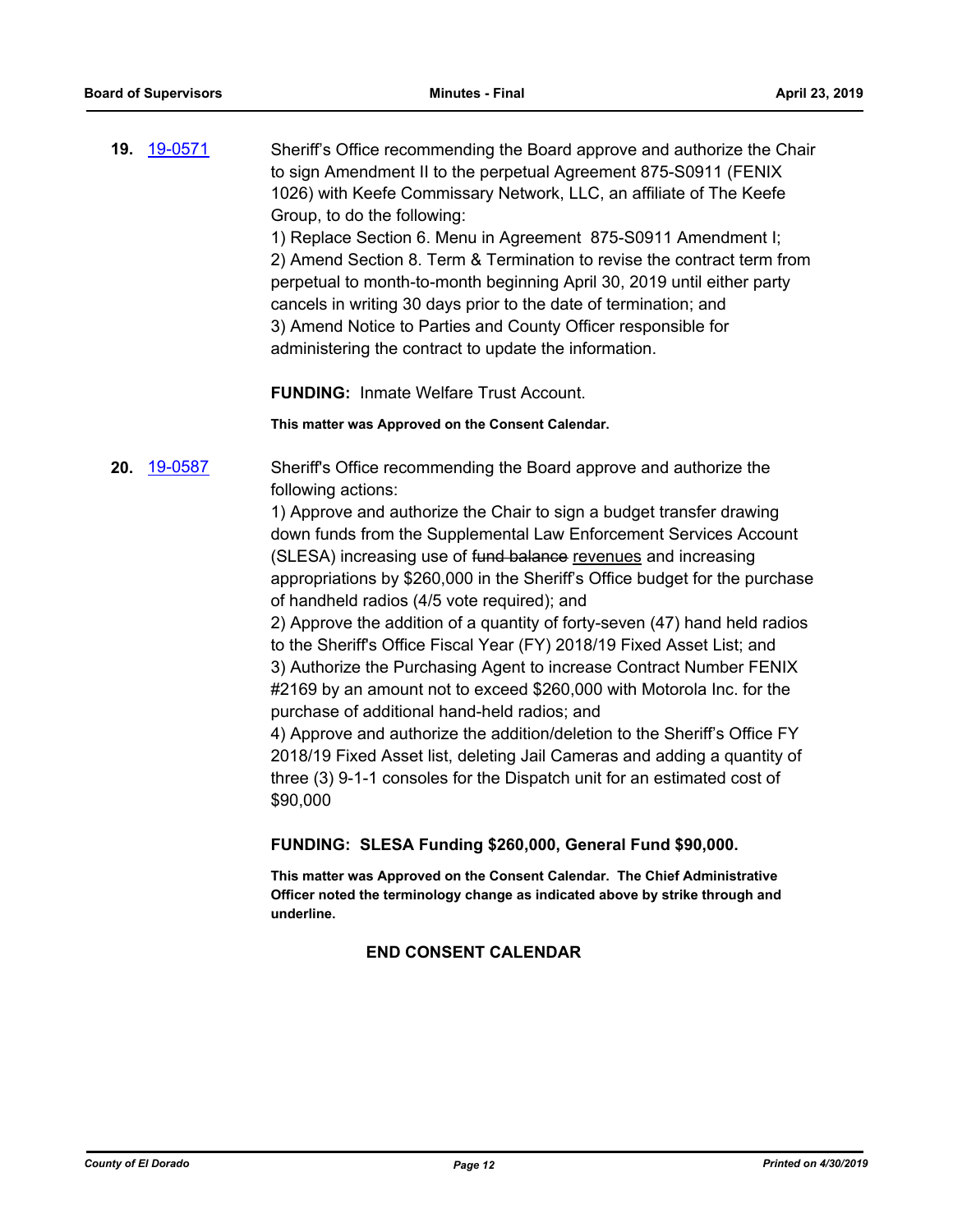#### **DEPARTMENT MATTERS (Items in this category may be called at any time)**

**21.** [19-0421](http://eldorado.legistar.com/gateway.aspx?m=l&id=/matter.aspx?key=25742) Health and Human Services Agency recommending the Board: 1) Approve and authorize the Purchasing Agent to sign Agreement for Services 3792 with C.O.R.E. Medical Clinic, Inc., for the provision of Drug Medi-Cal Organized Delivery System (DMC-ODS), Narcotic Treatment Program (NTP) services in the amount of \$69,877, with an effective date retroactive to April 1, 2019, through December 31, 2020; 2) Find in accordance with County Ordinance Section 3.13.030 it is more economical and feasible to engage an independent contractor for DMC-ODS and NTP services; and 3) Authorize the Purchasing Agent, or designee, to execute further documents relating to Agreement for Services 3792, including amendments which do not increase the maximum dollar amount or term of the Agreement, and contingent upon approval by County Counsel and Risk Management. (Est. Time: 5 Min.)

> **FUNDING:** 47% Federal, 11% State, 26% Realignment, 16% Other, and 0% General Fund. Medi-Cal (including Federal Financial Participation and State funding); and Behavioral Health Realignment.

**A motion was made by Supervisor Veerkamp, seconded by Supervisor Hidahl to Approve this matter.**

- **Yes:** 5 Veerkamp, Frentzen, Novasel, Hidahl and Parlin
- 

**22.** [19-0449](http://eldorado.legistar.com/gateway.aspx?m=l&id=/matter.aspx?key=25770) Chief Administrative Office, Facilities Division and Procurement and Contracts Division, and Health and Human Services Agency, recommending the Board consider the following:

> 1) Reject the Bid Protest submitted by Norwood Construction Services for Bid No 19-968-041; and

2) Award Bid No. 19-968-041 for the tenant improvements needed at 3368 Sandy Way, South Lake Tahoe to the lowest responsive and qualified bidder, Roebbelen Contracting, Inc.; and

3) Authorize the Chair to sign Public Works Contract No. 19-968-041, subject to review and approval by County Counsel and Risk Management; with Roebbelen Contracting, Inc. for \$1,064,000 and a term of 120 calendar days; and

4) Authorize the Purchasing Agent to sign an Escrow Agreement, if requested by any Contractor and in accordance with Pubic Contract Code Section 22300, for the purpose of holding Contract retention funds. (Est. Time: 10 Min.)

*Public Comment: Norwood*

**A motion was made by Supervisor Veerkamp, seconded by Supervisor Frentzen to Approve this matter.**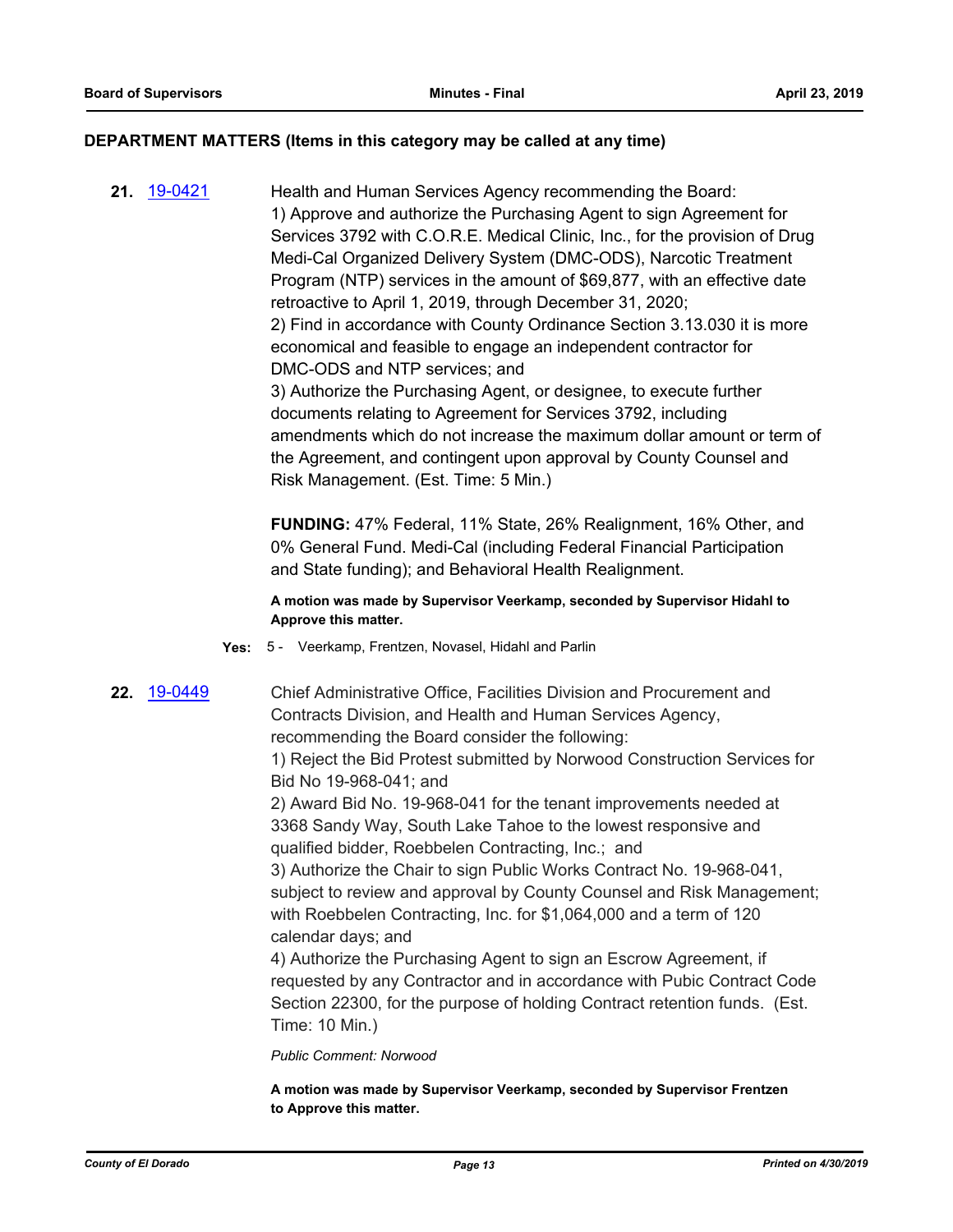#### **Yes:** 5 - Veerkamp, Frentzen, Novasel, Hidahl and Parlin

**23.** [19-0595](http://eldorado.legistar.com/gateway.aspx?m=l&id=/matter.aspx?key=25916) Supervisor Novasel recommending the Board: 1) Authorize funding of \$1,500 to support the Tahoe Home Connections efforts to distribute mailers to second home owners on the South Shore of Lake Tahoe, soliciting interest in long-term or seasonal renting of their homes and find that a public benefit is derived from supporting this effort which serves to address the lack of available housing; and 2) Direct the Chief Administrative Officer, or designee, to return to the Board with a funding agreement for consideration. (Cont. 4/9/19, Item 33) (Est. Time: 10 Min.)

**FUNDING**: Community Funding.

**A motion was made by Supervisor Novasel, seconded by Supervisor Veerkamp to Approve this matter.**

**Yes:** 5 - Veerkamp, Frentzen, Novasel, Hidahl and Parlin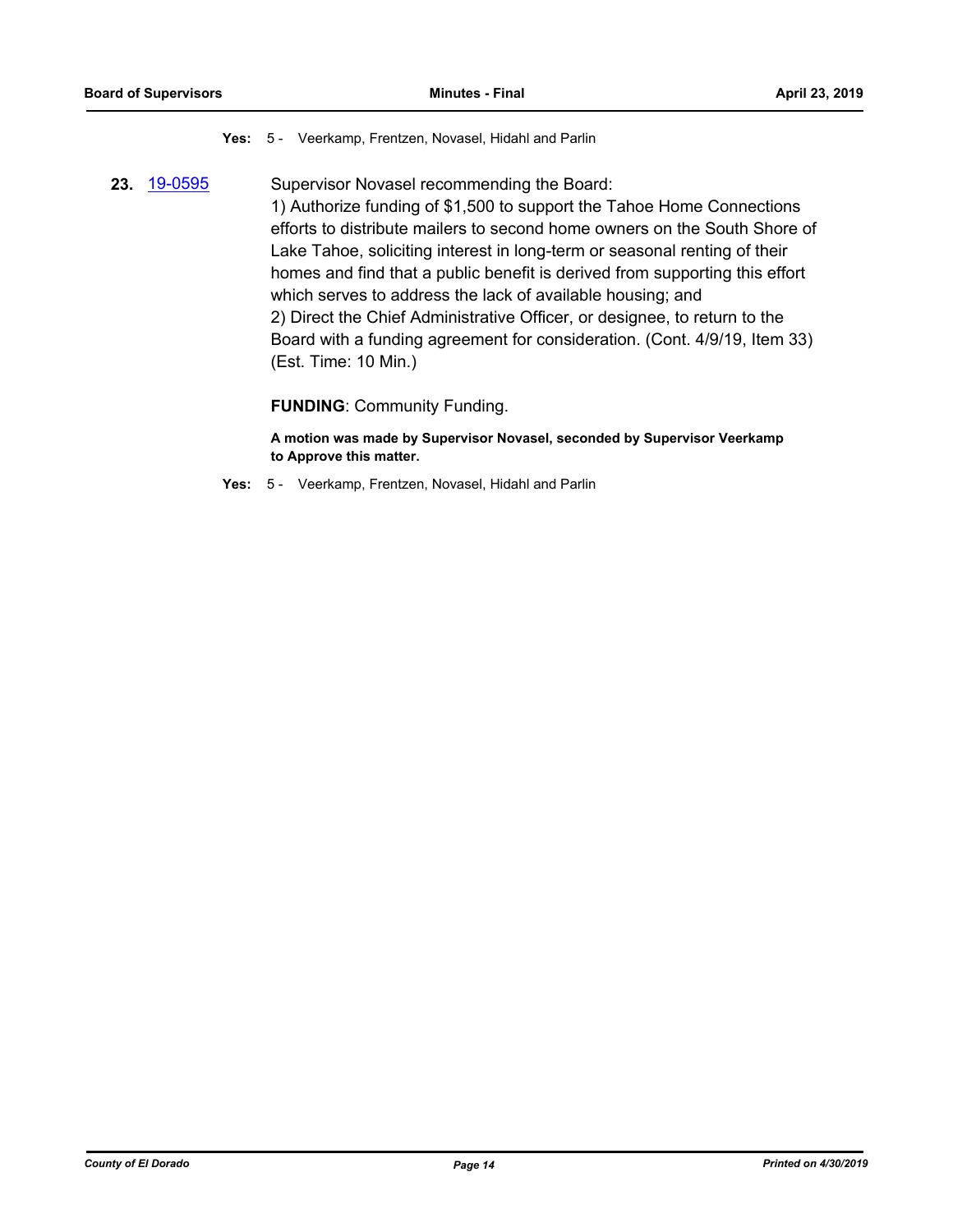#### **10:00 A.M. - TIME ALLOCATION**

**24.** [19-0610](http://eldorado.legistar.com/gateway.aspx?m=l&id=/matter.aspx?key=25931) Chief Administrative Office and the Planning and Building Department, Economic Development Division, recommending the Board: 1) Receive a presentation from Barry Broome, President and CEO for Greater Sacramento Economic Council (GSEC) on achievements and the County's return on investment for Fiscal Year (FY) 2018-19; and 2) Direct to Staff to return to the Board with an Agreement with Greater Sacramento Economic Council for FY 2019-20 in an amount not to exceed \$62,345. (Est. Time: 1 Hr.)

#### **FUNDING:** N/A

*Public Comment: T. Kayes, K. Payne, M. Stafford, T. Kingsbury.*

**A motion was made by Supervisor Veerkamp, seconded by Supervisor Frentzen to Approve this matter.**

**Yes:** 5 - Veerkamp, Frentzen, Novasel, Hidahl and Parlin

#### **11:00 A.M. - TIME ALLOCATION**

**25.** [19-0575](http://eldorado.legistar.com/gateway.aspx?m=l&id=/matter.aspx?key=25896) Supervisor Novasel recommending the Board approve and authorize the Chair to sign a Proclamation recognizing the month of May 2019 as National Bike Month. (Est. Time: 5 Min.)

> **Supervisor Novasel read the Proclamation. A motion was made by Supervisor Novasel, seconded by Supervisor Veerkamp to approve this matter.**

- **Yes:** 5 Veerkamp, Frentzen, Novasel, Hidahl and Parlin
- **26.** [19-0633](http://eldorado.legistar.com/gateway.aspx?m=l&id=/matter.aspx?key=25955) Registrar of Voters recommending the following:

1) Receive a presentation on the benefits of implementing Voter Centers in El Dorado County; and

2) Authorize and approve the Registrar of Voters to implement the Voter's Choice Act to implement Vote Center elections in the County, including performing all activities required in the Voter's Choice Act (VCA), starting with the 2020 elections; and

3) Provide direction to staff to return to the Board with a contract with one of the State-certified vendors to purchase a voting system that utilizes the Vote Center model. (Est. Time: 1 Hr.)

**FUNDING:** State and Federal Funding with a maximum General Fund match of \$757,000.

*Public Comment: T. Kayes, F. Porter.*

**A motion was made by Supervisor Hidahl, seconded by Supervisor Frentzen to Approve this matter.**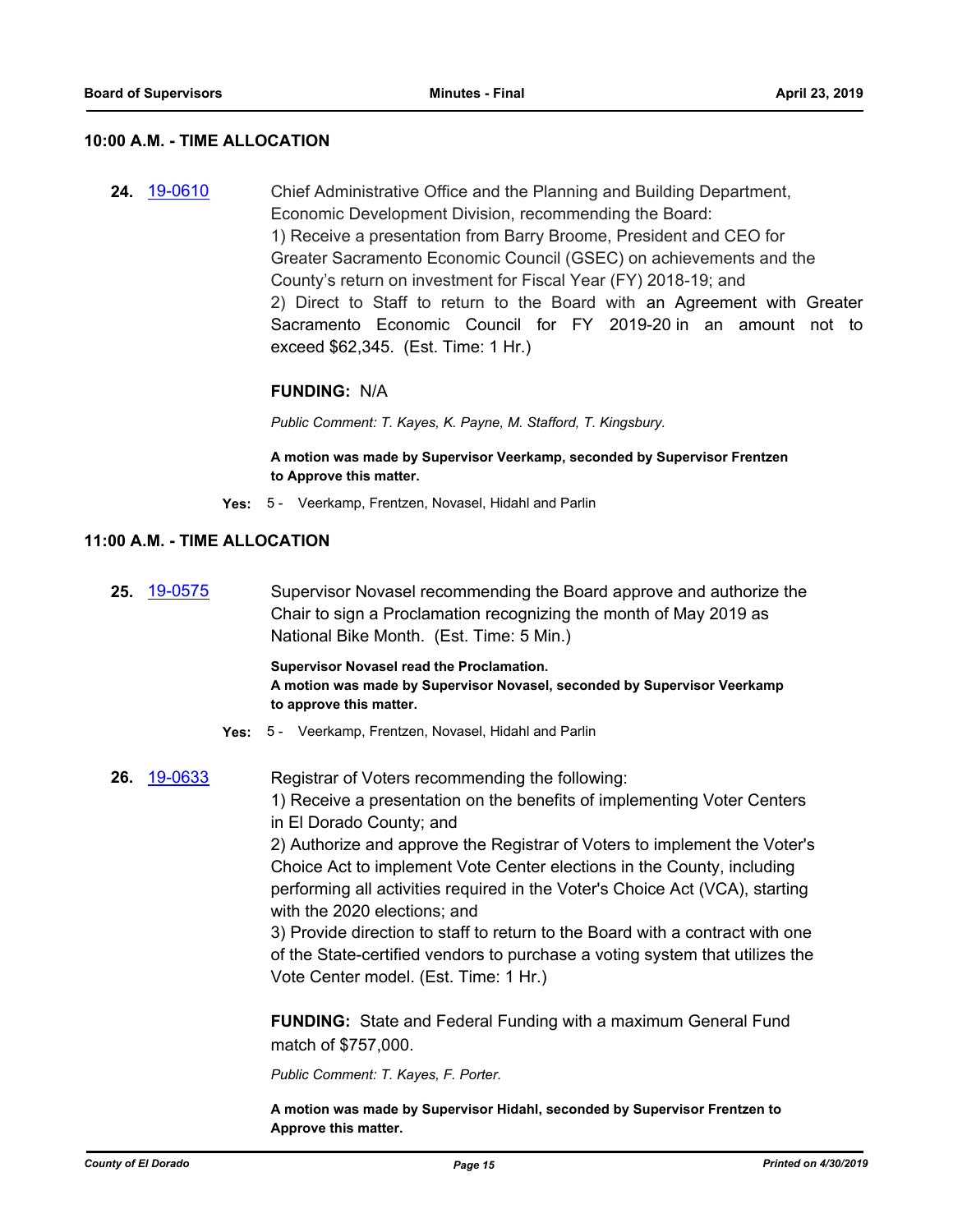**Yes:** 5 - Veerkamp, Frentzen, Novasel, Hidahl and Parlin

**1:30 P.M. - TIME ALLOCATION (see next page)**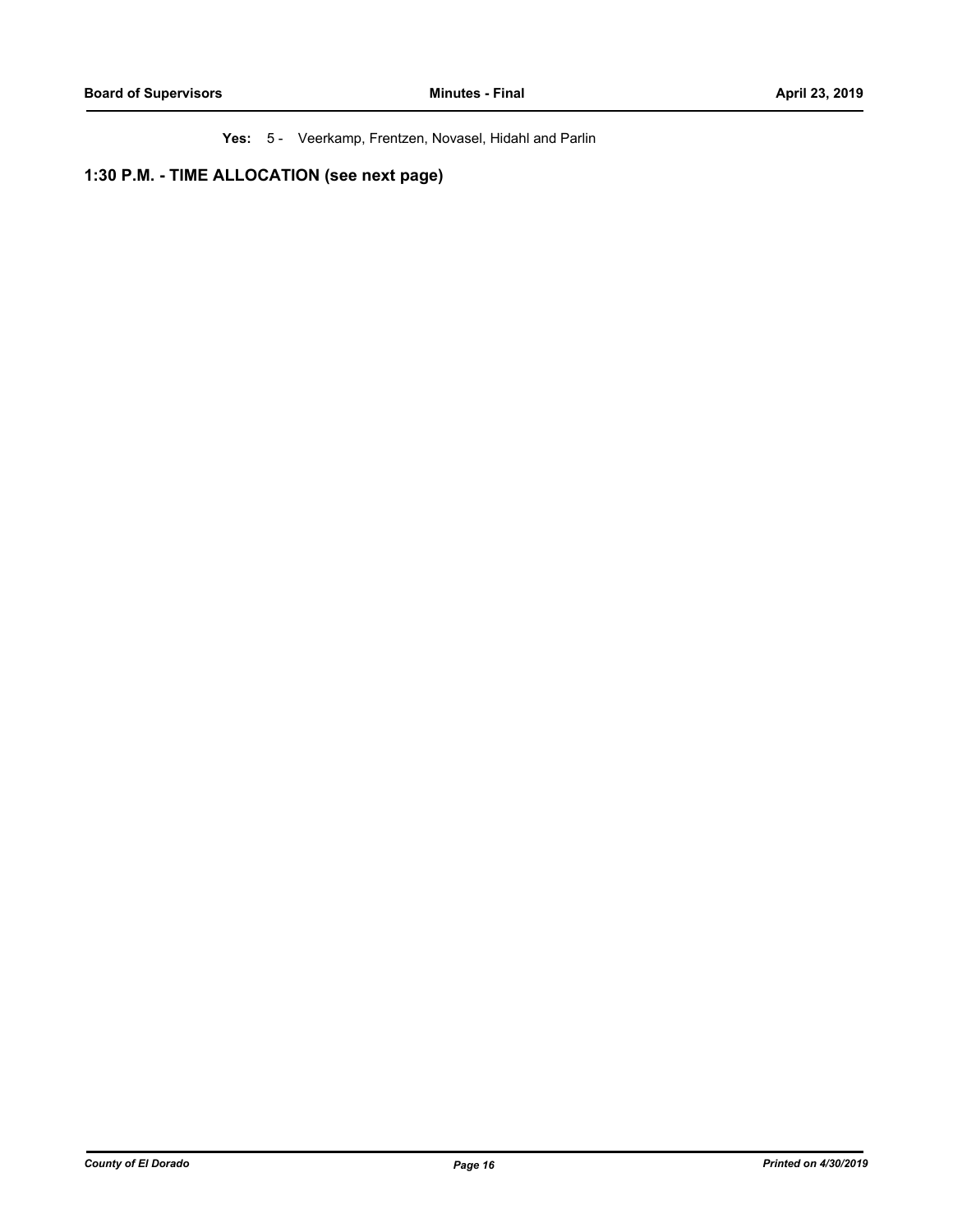**27.** [19-0278](http://eldorado.legistar.com/gateway.aspx?m=l&id=/matter.aspx?key=25600) HEARING - Department of Transportation recommending the Board conduct a Hearing to adopt and authorize the Chair to sign Resolution of Necessity **051-2019** related to the Country Club Drive Alignment - Bass Lake Road to Tierra de Dios Drive Project CIP 71360 / 36105010 Project (Project) authorizing the commencement of eminent domain proceedings to acquire interests in portions of the real property identified as Assessor's Parcel Numbers 119-080-12 and -23 owned by M.H. Mohanna, a married man as his sole and separate property, and finding that:

> 1) The public interest and necessity require the proposed Project; 2) The Project is planned or located in the manner that will be most compatible with the greatest public good and the least private injury; 3) The Property sought to be acquired is necessary for the Project; 4) The Offer required by Section 7267.2 of the Government Code has been made to the owner(s) of record, unless the owner(s) could not be located with reasonable diligence; and 5) Authorizing outside Counsel, Meyers-Nave, with cooperation as

needed from County Counsel, to proceed with the necessary steps to acquire the required property.

Note: a 4/5 vote of the Board is required to adopt the Resolution of Necessity. This Resolution of Necessity and the following eminent domain action is required because negotiations with the property owner are at an impasse. Also, the compensation to be paid for the property is not the subject of this hearing. (Est. Time: 1 Hr.)

**FUNDING:** This Project is funded by Developer Advanced TIM fees with future reimbursement/credit to Developer.

*Public Comment: B. Lebeck, C. Sandberg, L. Mohanna, M. Mohanna, G. Carpenter, A. Sabie, J. Harn, R. Martinez, T. Kayes.*

**Supervisor Novasel opened the public hearing and upon conclusion of public comment and staff input, closed the public hearing.**

**A motion was made by Supervisor Veerkamp, seconded by Supervisor Hidahl to Adopt Resolution 051-2019 and Approve this matter as presented, finding that: 1) The public interest and necessity require the proposed Project;**

**2) The Project is planned or located in the manner that will be most compatible with the greatest public good and the least private injury;**

**3) The Property sought to be acquired is necessary for the Project; 4) The Offer required by Section 7267.2 of the Government Code has been made to the owner(s) of record, unless the owner(s) could not be located with reasonable diligence;** 

**5) Outside Counsel, Meyers-Nave, with cooperation as needed from County Counsel, is authorized to proceed with the necessary steps to acquire the required property; and**

**6) Direction to staff is given to defer filing the complaint with the court for a maximum of three weeks from today's date in an effort to reach a resolution**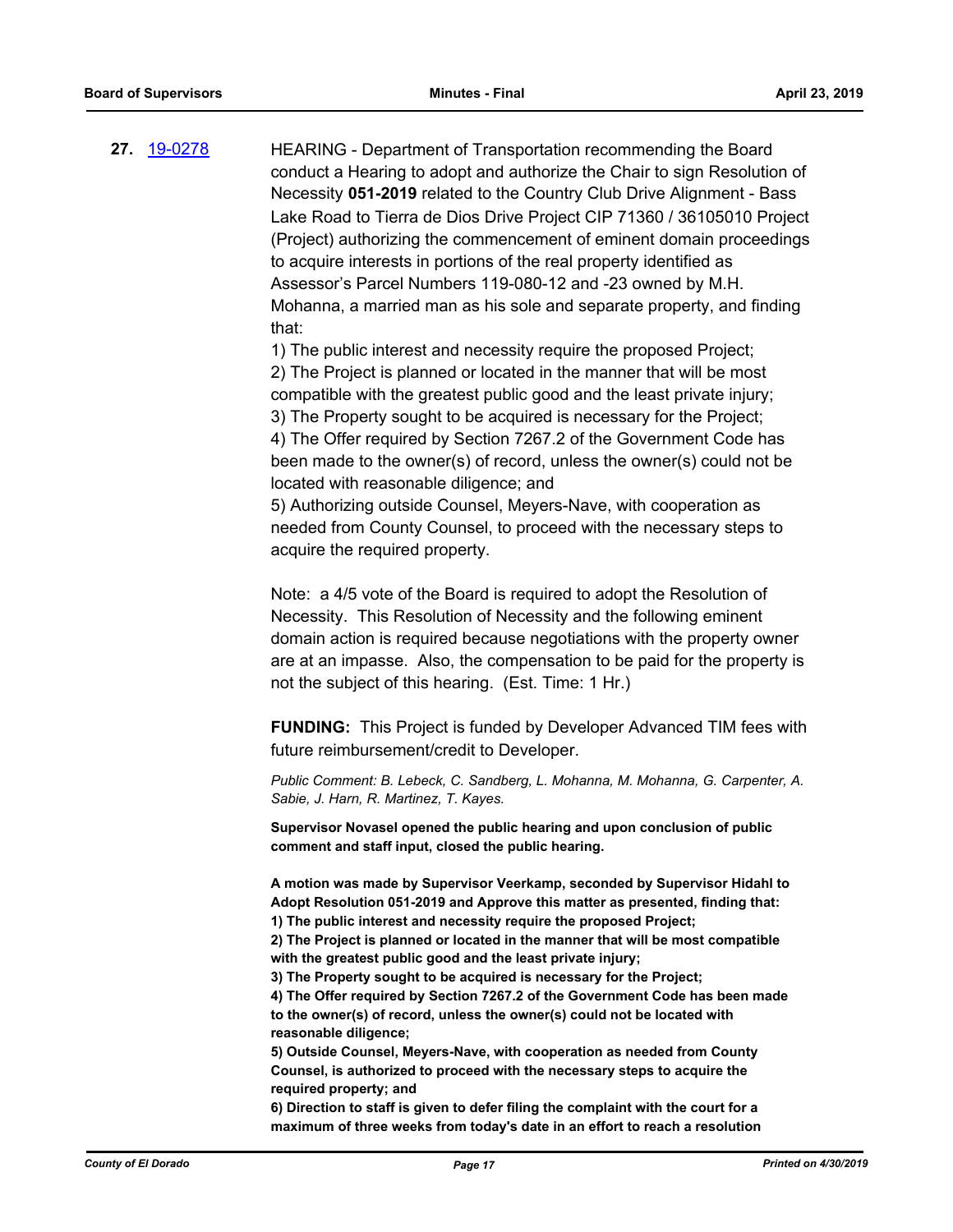#### **with the property owner.**

**Yes:** 5 - Veerkamp, Frentzen, Novasel, Hidahl and Parlin

#### **2:30 P.M. - TIME ALLOCATION**

**28.** [19-0630](http://eldorado.legistar.com/gateway.aspx?m=l&id=/matter.aspx?key=25952) Ad Hoc Code Enforcement Advisory Committee recommending the Board consider the following:

> 1) Approve the **Introduction** (First Reading) of Ordinance **5101** to amend County ordinance code section **08.08.010** - Fire Prevention regarding vegetation management; and

2) Waive full reading of the Ordinance, Clerk of the Board to read by title only, present background on the ordinance and continue this matter to April 30, 2019 for **Final Passage** (Second Reading). (Est. Time: 1 Hr.)

**FUNDING:** General Fund and Abatement Charges

*Public Comment: M. Almer, K. Payne, T. Kayes, M. Matthews, S. Haufner, C. Parker.*

**A motion was made by Supervisor Veerkamp, seconded by Supervisor Hidahl to:**

**1) Approve Introduction of Ordinance 5101 to include the changes indicated in Attachment C including a correction in Section 6 to reflect "Lighting & Landscape District" in place of "Lighting & Lamp District"; and 2) Continue this matter to April 30, 2019 for Final Passage.**

**Yes:** 5 - Veerkamp, Frentzen, Novasel, Hidahl and Parlin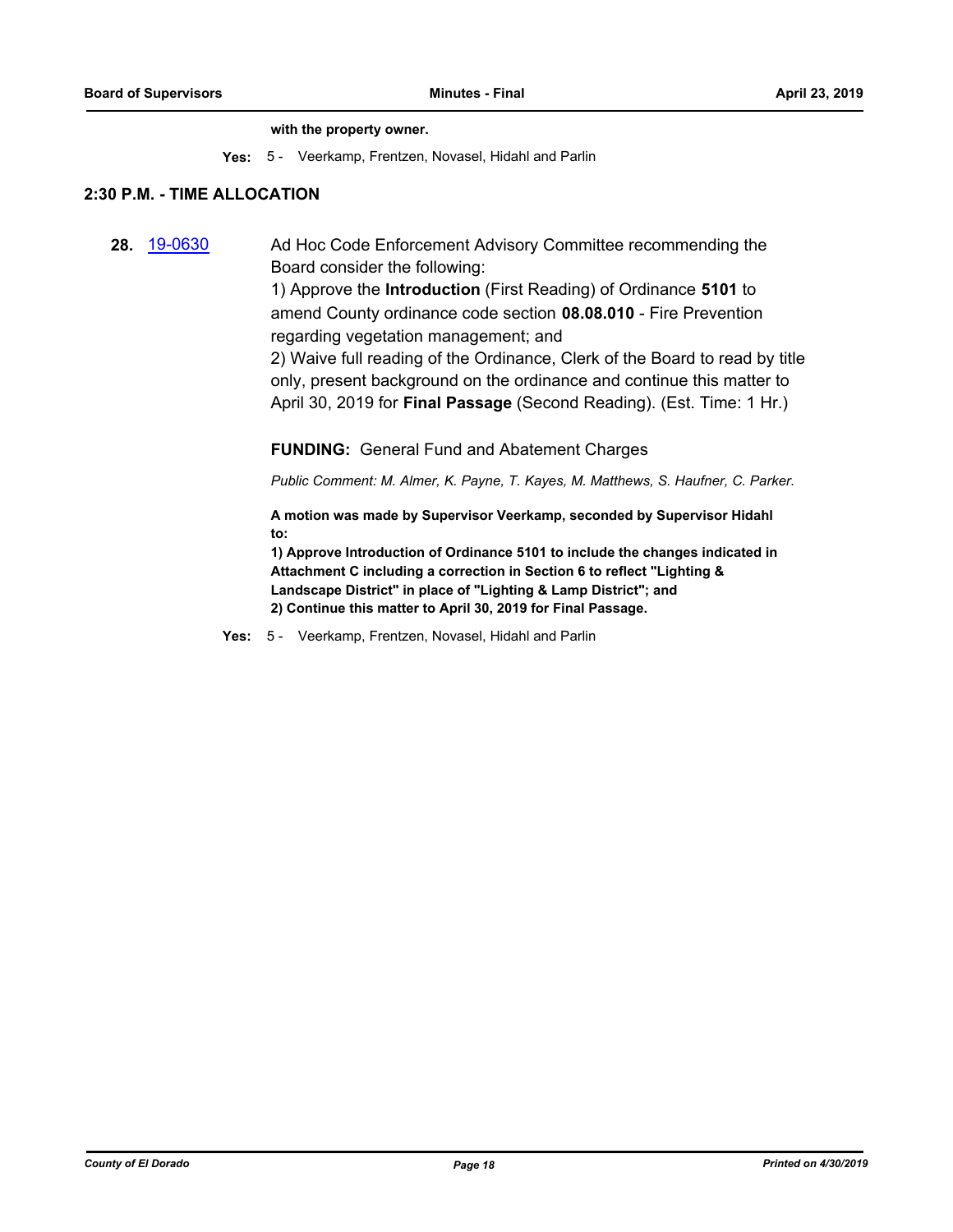#### **ITEMS TO/FROM SUPERVISORS**

|     | Supervisor Hidahl reported on the following:                               |
|-----|----------------------------------------------------------------------------|
|     | El Dorado Hills Area Planning Advisory Committee meeting.                  |
|     | Juvenile Hall luncheon.                                                    |
|     | <b>Community and Economic Development Advisory Committee meeting.</b>      |
|     | El Dorado Hills Community Services District two by two meeting.            |
|     | Sacramento Municipal Utility District vegetation management meeting.       |
|     | Northern California Construction ribbon cutting event.                     |
|     | Vehicle abatement meeting.                                                 |
|     | El Dorado County new employee orientation.                                 |
|     | Supervisor Frentzen reported on the following:                             |
|     | Northern California Construction ribbon cutting event.                     |
|     | El Dorado Hills Community Services District two by two meeting.            |
|     | Met with a group of Cub Scouts to assist them with an assignment.          |
|     | Supervisor Veerkamp reported on the following:                             |
|     | <b>County Audit Committee meeting.</b>                                     |
|     | Sacramento Area Council of Governments strategic retreat.                  |
|     | Supervisor Parlin reported on the following:                               |
|     | Appreciated department staff input on history of matters.                  |
| 18. | Veterans Affairs Commission meeting in Georgetown and resource fair on May |
|     | Georgetown Divide Public Utility District meeting.                         |
|     | Garden Valley Fire Safe Council breakfast.                                 |
|     | Kelsey Cemetery District software assistance.                              |
|     | Facilitation of meeting in Coloma regarding a new committee in that area.  |
|     | Fire prevention and landscaping meeting in Cameron Park.                   |
|     | Human Rights Commission meeting.                                           |
|     | <b>Coloma Fire Safe Council meeting.</b>                                   |
|     | Supervisor Novasel reported on the following:                              |
|     | California Tahoe Conservancy meeting in Sacramento.                        |
|     | Human Rights Commission meeting.                                           |
|     | <b>Tahoe Regional Planning Agency.</b>                                     |
|     | <b>Tahoe Prosperity Center meeting.</b>                                    |
|     | May is Autism Awareness month.                                             |

**CAO reported on the following: Upcoming Department Head meeting to include discussions on the Strategic Plan. Meeting with the City Manager of South Lake Tahoe regarding two by two meetings. Cameron Park Rotary luncheon. Chamber of Commerce luncheon.**

## **ADJOURNED AT 5:36 P.M.**

**CAO UPDATE**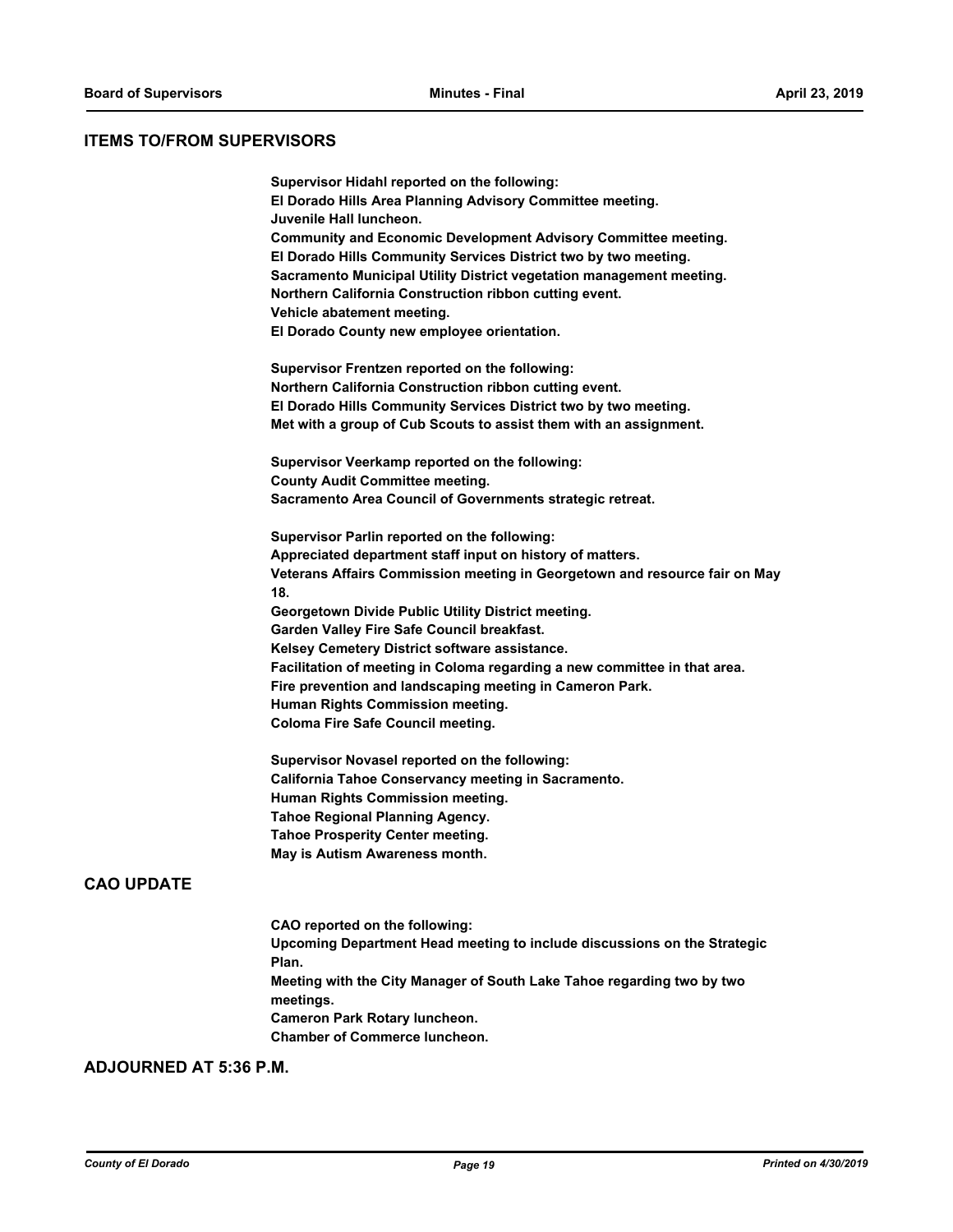#### **CLOSED SESSION**

**29.** [19-0428](http://eldorado.legistar.com/gateway.aspx?m=l&id=/matter.aspx?key=25749) **Pursuant to Government Code Section 54957.6 - Conference with Labor Negotiator**: County Negotiator: Bruce Heid of Industrial Employers and Distributors Association; Director, Health & Human Services Agency and/or designee. Non-Employee Organization: In-Home Supportive Services. (Est. Time: 10 Min.) (Cont. 4/2/19, Item 49)

**No action reported. All five Supervisors participated.**

**30.** [19-0613](http://eldorado.legistar.com/gateway.aspx?m=l&id=/matter.aspx?key=25934) **Conference with Legal Counsel - Existing Litigation** pursuant to Government Code Section 54956.9(d)(1). Title: El Dorado County Emergency Medical Services v. Emergency Medical Services Authority (EMSA); Office of Administrative Hearings Case No. 2019010199 (CSA3 Appeal), Number of potential cases: (1). (Est. Time: 15 Min.)

**No Action Reported. All five Supervisors participated.**

**31.** [19-0620](http://eldorado.legistar.com/gateway.aspx?m=l&id=/matter.aspx?key=25941) **Pursuant to Government Code Section 54956.8 - Conference with Real Property Negotiator**: This body will hold a closed session to give instructions to its negotiator for the Diamond Springs Parkway - Phase 1B Project regarding the real properties located in Diamond Springs with APNs 051-250-51 and 051-250-54, owned by Michael D. Lindeman and Lorraine D. Lindeman, Trustees of the Lindeman Family 2005 Trust dated October 17, 2005. Instructions to El Dorado County's negotiator will concern price and terms of payment and agreement. Kyle Lassner, Right-of-Way Supervisor, is the negotiator on behalf of El Dorado County. The parties with whom El Dorado County's negotiator may negotiate are those parties identified above and their agents and successors. (Est. Time: 10 Min.)

**No Action Reported. All five Supervisors participated.**

**32.** [19-0621](http://eldorado.legistar.com/gateway.aspx?m=l&id=/matter.aspx?key=25942) **Conference with Legal Counsel - Significant Exposure to Litigation** pursuant to Government Code section 54956.9(d)(2). Number of potential cases: (1). (Est. Time: 15 Min.)

**No Action Reported. All five Supervisors participated.**

**33.** [19-0635](http://eldorado.legistar.com/gateway.aspx?m=l&id=/matter.aspx?key=25957) **Conference with Legal Counsel - Existing Litigation** pursuant to Government Code Section 54956.9(d)(1). Title: Newtown Preservation Society and Wanda Nagel v. County of El Dorado and El Dorado County Board of Supervisors (El Dorado County Superior Court Case PC 20190037)*.* Number of potential cases: (1). (Est. Time: 15 Min.)

#### **No Action Reported. All five Supervisors participated.**